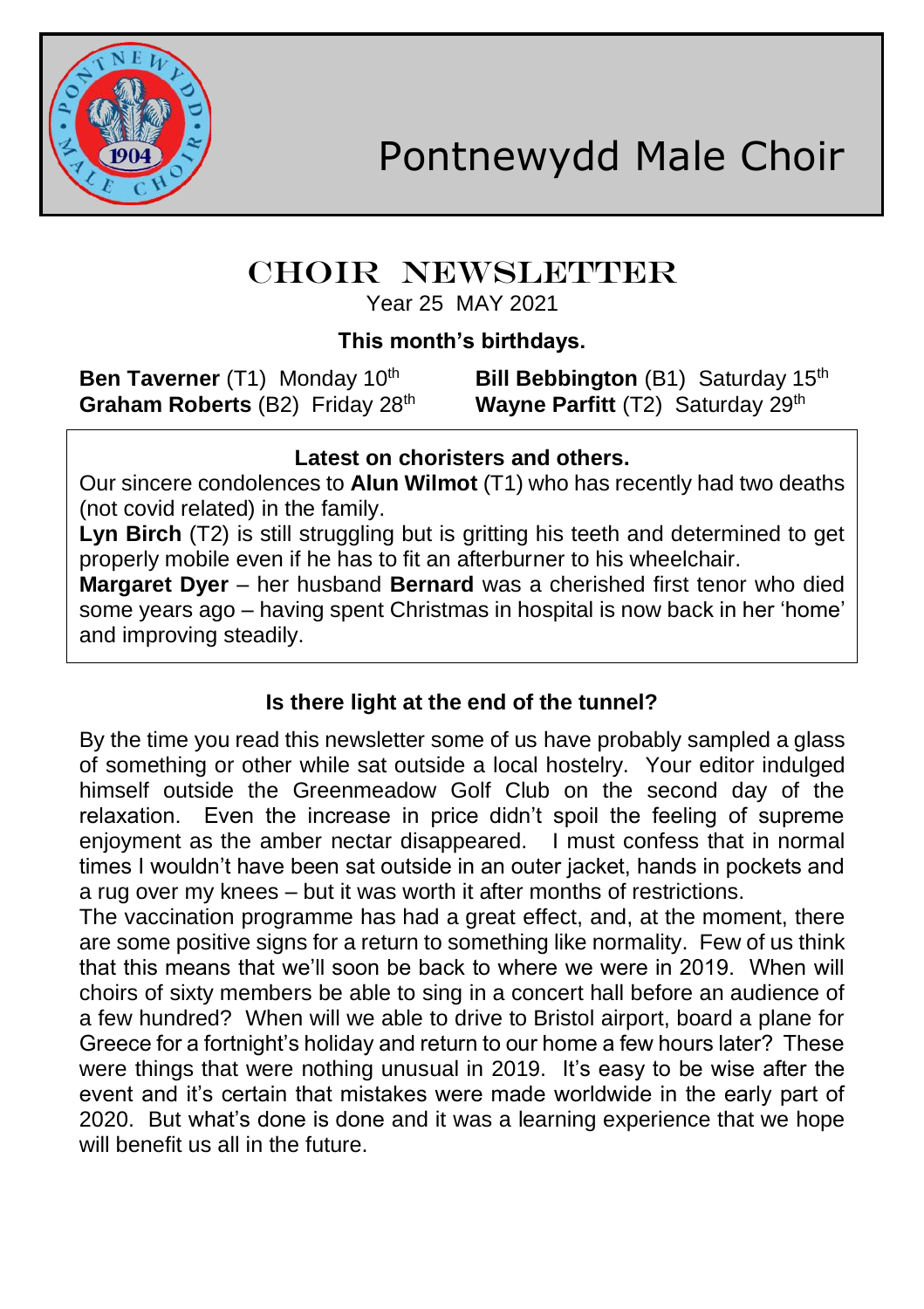We can only hope that relaxation of covid restrictions doesn't lead to a later surge that will mean returning to square one. Let's be sensible, *follow the rules* and STAY SAFE.

#### **Zoom sessions continue.**

Martyn and Lucy are still keeping us up to date with our repertoire and even giving us a flying start on pieces that we've never performed in public – fingers crossed for when you get to hear them. One of the pieces recently rehearsed was *"Fly me to the moon"* and **chairman Ian** provides this bit of information: It was written in 1954 by Bart Howard and is forever associated with Frank Sinatra's 1964 recording – also with the NASA Space programme having been played on the Apollo 11 mission that landed on the moon. *(Thank you Ian.)*

#### **Last month's newsletter**.

The photograph on page 2 was of the church of St. Tudno's on The Great Orme, Llandudno. In September 2010 the choir had a concert weekend in Llandudno. On the Sunday some took the train to the top of the Great Orme and also, in the town centre, were able to see a parade by part of the Royal Regiment of Wales. Here they were with "Taffy" leading them.

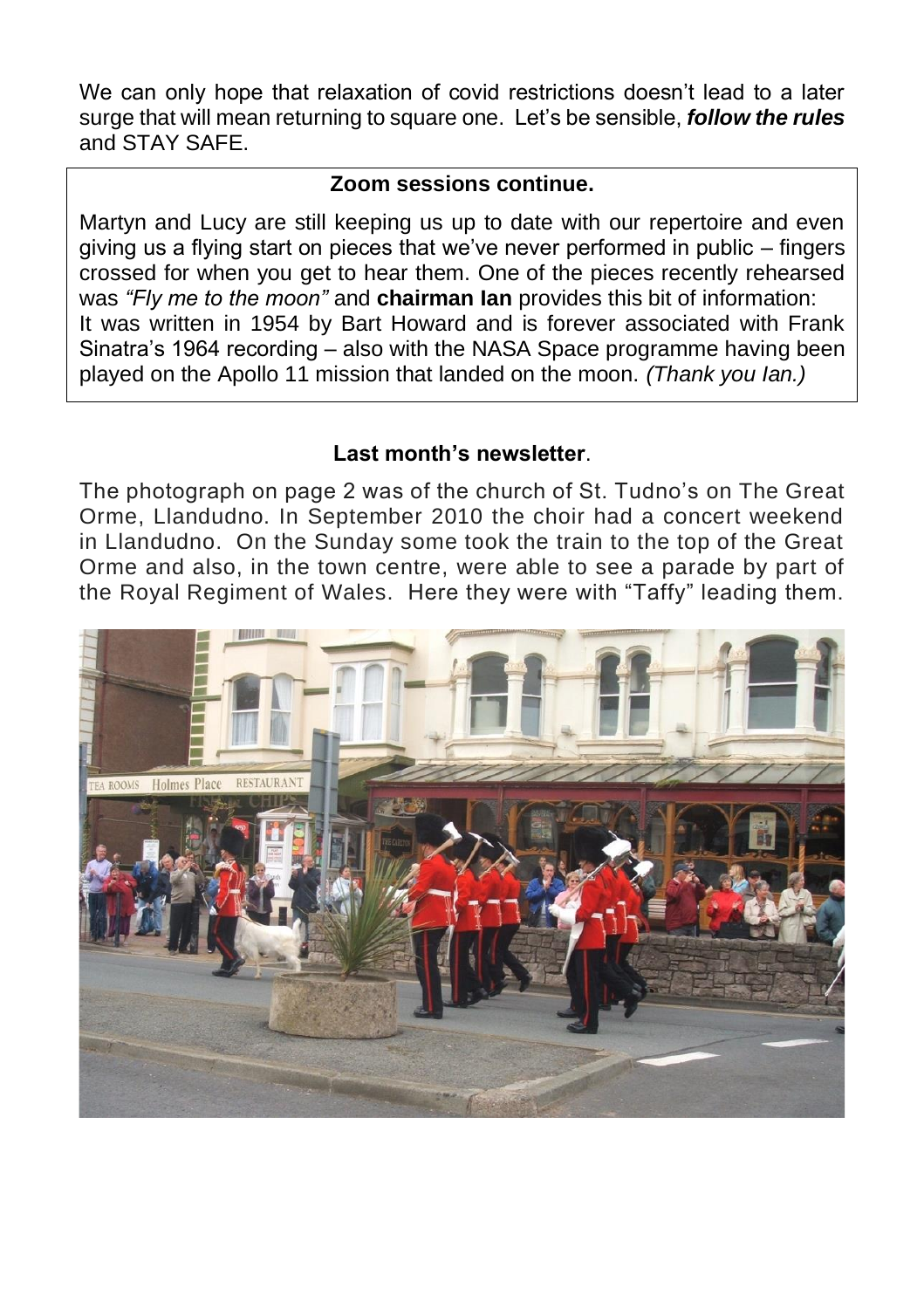#### **A Potted History of Llantarnam.**

*This item has very kindly been contributed by another of our choristers – Paul Reynolds (B1). You will discover that Paul is the proud owner of a listed building in the historic attractive village of Llantarnam.* Thank you Paul.

The Village of Llantarnam (or **Llanfihangel Llantarnam** as it was previously known) can be dated back to the **end of the 10th century** with the establishment of a small Celtic church situated where the church of St Michael's and All Angels now sits.

During the **18th and 19th century** Llantarnam village began to look like we know it today, with the church at the very centre of village life. A blacksmith's shop opposite the church would carry out light industry whilst a wheelwright worked on the Eastern side of the graveyard in a barn, a conversion of which I am involved with at present. There he made certain that needs of travellers were met.

One of the oldest houses in the village is **Brook House** (our old family home) that is situated on the corner of the traffic lights and **Abbey Lane**. Parts of the house were built around the **mid 17th century**. Former owners were the Cory family and it was originally part of the Llantarnam Abbey Estate. A one-time resident was Sir Clifford Cory's secretary, Mr Alfred Robins.

In **1719** the **Greenhouse Pub** was built and opened, but it was not the first or only pub in the village. In Abbey Lane there were some workmen's cottages, a police station (the bars of the cells are still to be seen there today), a schoolhouse and also a small beer house called **The Cooper's Arms**. Unfortunately, Llantarnam had a very bad reputation for noise, music and drunken behaviour. So much so that Sir Clifford took it upon himself to purchase the inn and its licence. His only desire was to close it altogether which he did.

Past owners of **the Abbey** included monks of the Cistercian order, the Morgan Family (part of the Tredegar House family) who had ownership for a time and, later, the Cory Family.

For most of the twentieth century Llantarnam village could compare with any picturesque village found in Britain. Travellers and locals would see, opposite the Greenhouse pub, the village green on which was a cricket pitch and several magnificent oak trees. Unfortunately, progress has meant the need to develop and I refer to things that are now long gone – although still remembered by some. Nevertheless, Llantarnam maintains the atmosphere of a friendly, welcoming village, albeit an extension of the conurbation of Cwmbran - but it's a place where I am delighted to live.

*For anyone that would like more information about the history of Cwmbran a book called* Days That Have Been "A Cwmbran History" *written by W G Lloyd is a really interesting and illuminating read.*